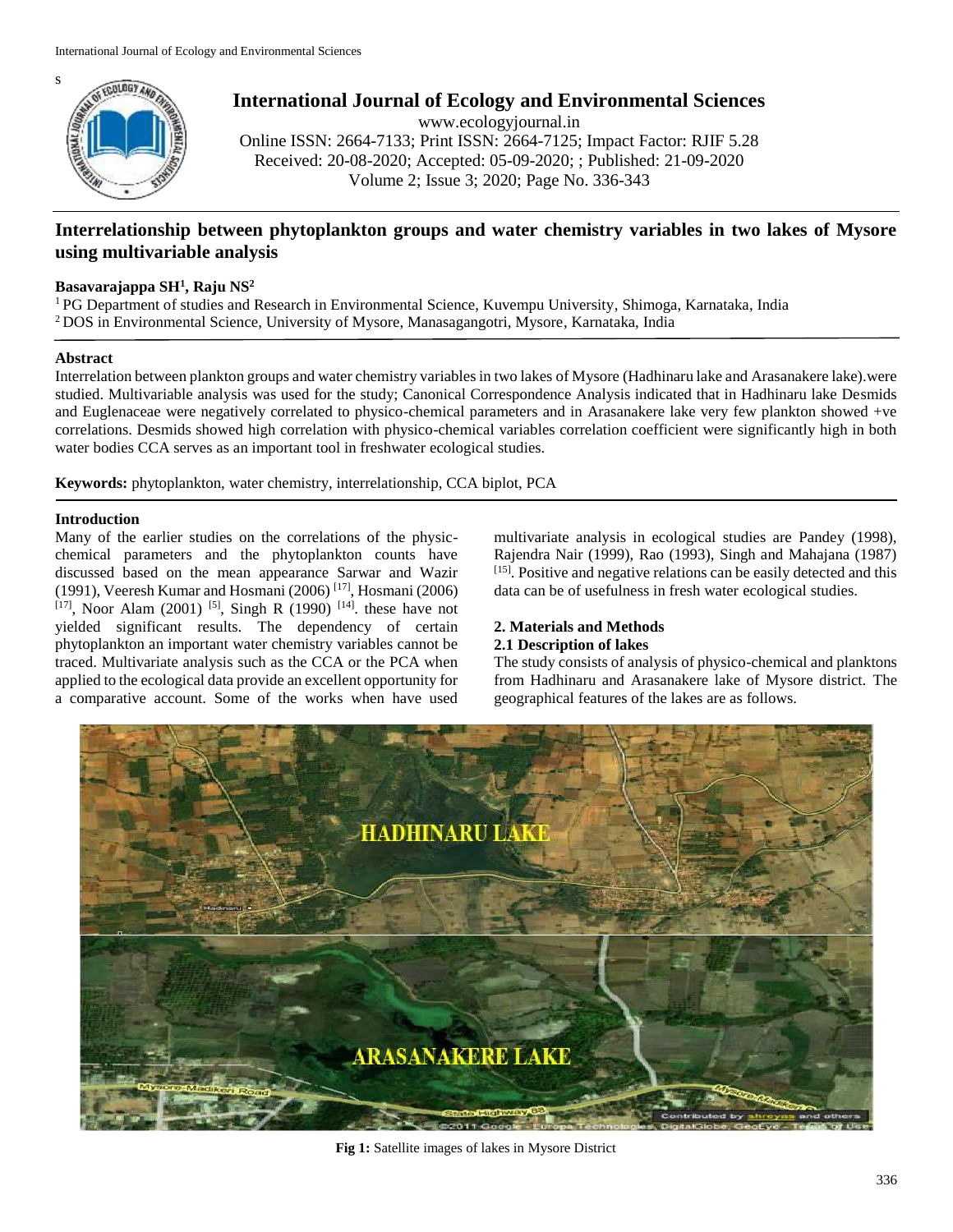### **2.2. Hadhinaru lake (Nanjangudu taluk)**

It is located at  $12^02'02''$  North latitude and 7  $6^041'$  38" East longitude at an altitude of 653.35 meters above MSL. It is situated 18 kms away from Mysore city. It has an independent catchment area of 8.59 sq. km with a water spread area of 0.10 hectares having a live capacity of 54.4 Mcft. The maximum depth of the lake when full is 5 meters. The Kabini river feeds the lake through a channel. The water in it is used for irrigation and the villagers surrounding the lake use it for domestic purposes and cattle raring. Abundant aquatic vegetation is present.

#### **2.3. Arasanakere lake (Piriyapatna taluk)**

The lake is situated about 60 km away from Mysore on the Mysore – Kodagu highway; south west of Periyapatna taluk. It has a catchment area of almost 210 acres. The maximum depth of the lake when full is about 6 meters and has 3 outlets. The soil type within the lake is black. It is rich in aquatic vegetation. The water in it is used for irrigation and is polluted by sewage. Human disturbances around the lake are in excess. The physico-chemical characterization of water samples collected from lakes has been carried out as per APHA  $(1995)$ <sup>[1]</sup>.

### **2.4 Chemical analysis of water**

The collection and analysis of water samples were done as per the methods prescribed by APHA 1995<sup>[1]</sup> edition. During the period from July 2013 to June 2014.

#### **2.5 Phytoplankton Analysis**

Samples for the estimation of phytoplankton were collected from surface waters at various places of the lakes simultaneously. There were collected at an interval of 30 days. Precaution was taken to avoid filamentous algae and floating debris of angiosperm origin. One liter plastic car buoys were employed for the purpose of collection. An approximate amount of 25 ml, 4% formaldehyde followed by a few drops of Lugol's iodine were added to the sample which was sediment in glass columns as described by Welch (1948). The amount thus sediment was further reduced to 20 ml by centrifugation and on certain occasions when the plankton population was thin it was adjusted to 10 ml or less. These samples were preserved and stored for further analysis. Semi-permanent mounts in 50 % glycerin were prepared for identification and enumeration of plankton. Identification was done by consulting monographs of Desikachary (1959)<sup>[2]</sup>, Philipose (1967)<sup>[7]</sup>, Prescott (1982)<sup>[9]</sup>,

Scott and Prescott (1961)<sup>[10]</sup>, Sarode and Kamath (1984)<sup>[13]</sup>. They were enumerated as per the methods described by Welch (1948) and Hosmani and Bharathi (1980) [3] . Plankton count was done by Lackey's drop method (1938), modified by Suxena (1987) [16] . The algae identified were recorded as organisms per liter and tabulated for further study.

# **3. Results and Discussions**

The water chemistry variables for Hadhinaru lake are presented in Table-1 and the phytoplankton distribution in Table-2. About 30 species of plankton were recorded during the study. Among these 9 species of Bacillariophyceae, 8 species of Chlorophyceae, 4 Species of cyanophyceae, 3 species of Desmidaceae, and 5 species of Euglenophyceae, Diatoms were the dominant species and Desmids were least (Table-2). However occurrence of phytoplankton during the 12 months was not well marked. The pearsons correlation coefficient between these two variables is presented in (Table-3). pH, DO, and Chlorides showed high –ve correlations with Bacilariophyceae, while the other parameters showed +ve correlation.High –ve correlations were recorded between BOD,  $CO<sub>3</sub>$ , SO<sub>4</sub> were –ve correlated to Cyanophyceae, Desmids showed high –ve correlation with all water chemistry variables. Euglenaceae also showed less –ve correlations, Highest +ve correlations among the variables was observer between Chlorococcales 59%followed by Cyanophyceae 53% and Bacillariophyceae 41% while highest –ve correlations were observed among the members of Euglenophyceae (Fig-1) which is emphasized as a CCA Biplot. In comparison the water chemistry variables and phytoplankton population in Arasanakere Lake varied to a greater extent. About 42specis of plankton were recorded in this lake. As many as 20 species of Bacilariophyceae were recorded in they occurred in meager numbers as compared to Hadhinaru lake. 7 species of chlorococcales, 8 species of cyanophyceae and 7 species of Euglenophyceae are appeared interestingly desmids did not appear in this lake or probably they were below the level of detection. The physic-chemical data nd plankton counts are presented in table 4 and 5 respectively.

The correlation coefficients are presented in table-6 highest positive correlation were observed between cyanophyceae 64%. followed by Chlorococcales 41% and Euglenaceae 35% very low –ve correlations were observed (Fig-2). The overall correlation coefficients of phytoplankton and the 17 physico-chemical variables are presented in Table-7.

| <b>Parameters</b>     | Jul   | Aug   | <b>Sep</b> | <b>Oct</b> | <b>Nov</b> | <b>Dec</b> | Jan  | Feb  | Mar    | Apr   | May   | Jun   |
|-----------------------|-------|-------|------------|------------|------------|------------|------|------|--------|-------|-------|-------|
| pН                    | 9     | 8     |            | ⇁          |            |            | 7.5  | 7.5  | 7.5    | 8     |       | 8     |
| Temperature           | 31    | 28    | 28         | 32         | 26         | 25         | 26   | 29   | 28     | 32    | 31    | 29    |
| Conductivity          | 1002  | 640   | 600        | 560        | 590        | 580        | 590  | 680  | 690    | 830   | 740   | 700   |
| Turbidity             | 10.4  | 1.52  | Nil        | 2          | 1.8        | Nil        | 1.2  | 2.4  | 11.68  | 2.88  | 4.25  | 4.8   |
| DO.                   | 7.18  | 7.32  | 10.13      | 7.47       | 4.8        | 5.2        | 6.4  | 4.9  | 6.42   | 4     | 5.61  | 8.9   |
| <b>BOD</b>            | 3.8   | 4     | 1.5        | 3.8        | 6.2        | 4.1        | 3.8  | 6.4  | 2.8    | 5.8   | 2.6   | 4.8   |
| <b>Total hardness</b> | 172   | 165.3 | 137.4      | 214        | 148        | 210        | 240  | 186  | 349.38 | 172.8 | 230   | 260   |
| Calcium               | 12.02 | 32.7  | 25.8       | 32         | 38.4       | 35.2       | 32.4 | 13.6 | 31.11  | 15.8  | 64.12 | 28.04 |
| Magnesium             | 34.5  | 20.2  | 17.7       | 32.5       | 9.2        | 15.5       | 18.3 | 36.9 | 66     | 32.38 | 17    | 46.17 |
| Carbonate             | 117   | 100   | 70         | 40         | 20         | 450        | 70   | 70   | 180    | 80    | 120   | 100   |
| Bicarbonate           | 596   | 500   | 380        | 220        | 60         | 250        | 360  | 280  | 400    | 390   | 620   | 390   |
| Total phosphorus      | Nil   | 8     | Nil        | 0.85       | Nil        | Nil        | Nil  | 12   | 35     | 10    | 12    | 19.2  |
| Sulphate              | 240   | 80    | 22.1       | 100        | 480        | 430        | 400  | 300  | Nil    | 320   | 240   | 230   |

**Table 1:** Physico-chemical characters of Hadhinaru Lake from July 2013- June- 2014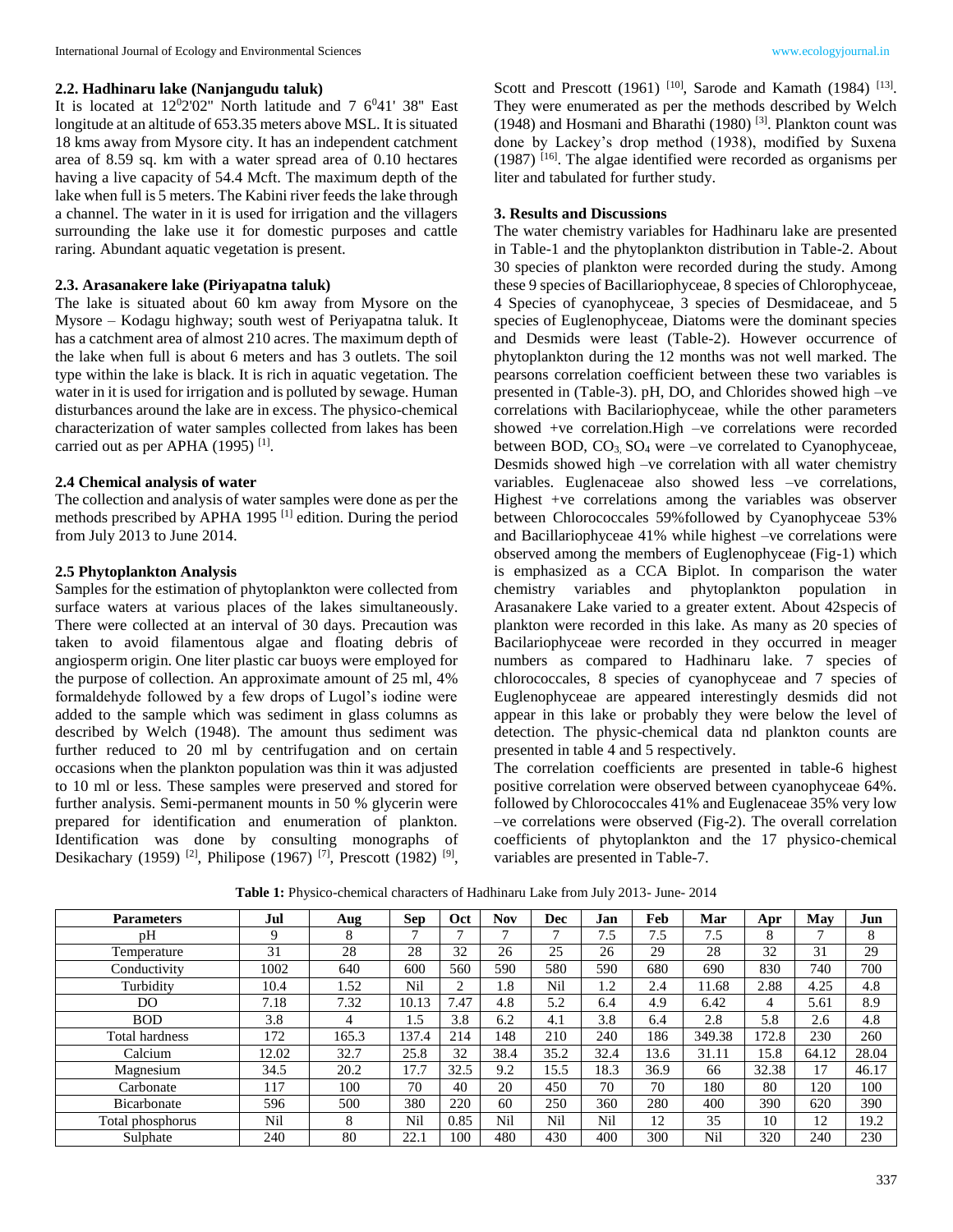International Journal of Ecology and Environmental Sciences www.ecologyjournal.in

| Nitrite                   | Nil   | Nil   |       | Nil  | Nil   | Nil   | Nil   |        | Nil    | Nil   | Nil   | 3.2   |
|---------------------------|-------|-------|-------|------|-------|-------|-------|--------|--------|-------|-------|-------|
| Nitrate                   |       | 0.6   | 0.5   |      | 0.6   | 0.4   | Nil   | 2.8    |        |       | 4.08  | 2.4   |
| Sodium                    | 80    | 38.5  | 35.1  | 40   | 37.5  | 42.3  | 51.8  | 31     | 54.2   | 59.8  | 49.5  | 52.2  |
| Potassium                 | 15    |       | ∼     | ⌒    | ∼     | 1.8   |       | ◠<br>∼ | 6.2    | 8.2   | 5.8   | 2.6   |
| Chloride                  | 103.2 | 81.6  | 113.9 | 85.4 | 55.18 | 57.6  | 60.5  | 71.2   | 31.3   | 92.5  | 65.2  | 53.4  |
| Chlorophyll a             | 0.293 | 0.543 | 0.305 | .28  | 1.245 | 1.425 | 3.197 | 0.18   | 0.5532 | 1.619 | 1.551 | 0.521 |
| Chlorophyll b             | 0.532 | 0.985 | 0.553 | 2.34 | 2.268 | 2.869 | 5.8   | 0.332  |        | 2.943 | 2.818 | 0.946 |
| <b>Total Chlorophyll</b>  | 0.632 | 1.317 | 0.708 | 3.32 | 3.618 | 4.125 | 7.99  | 0.48   | 1.385  | 4.238 | 3.941 | 1.382 |
| Sechi's disc transparency | 18    | 28    | 33    | 43   | 52    | 49    | 46    | 42     | 24     | 18    | 24    | 22    |

All values are expressed as mg/l, except pH, temperature <sup>0</sup>C, conductivity as µs/cm turbidity (ntu), Chlorophyll as mg/l fresh weight of tissue, and Secchi's disc in cms.

**Table 2:** Phytoplankton in Hadhinaru Lake from July 2013- June- 2014

| Sl. No          | <b>Planktons</b>                    | Jul            | Aug            | <b>Sep</b>       | Oct            | <b>Nov</b> | <b>Dec</b>   | Jan              | Feb      | Mar            | Apr      | May      | Jun            |
|-----------------|-------------------------------------|----------------|----------------|------------------|----------------|------------|--------------|------------------|----------|----------------|----------|----------|----------------|
| 1               | Cocconies placentala Her.           | $\Omega$       | 2240           | $\Omega$         | $\Omega$       | $\Omega$   | $\Omega$     | $\theta$         | $\Omega$ | $\Omega$       | $\Omega$ | $\Omega$ | $\Omega$       |
| $\overline{c}$  | Cymbella turgidula Grun             | $\Omega$       | $\overline{0}$ | $\boldsymbol{0}$ | $\Omega$       | $\Omega$   | 1120         | $\mathbf{0}$     | $\theta$ | $\Omega$       | $\Omega$ | $\theta$ | $\theta$       |
| $\overline{3}$  | Gomphonema gracile Ehr.             | 6160           | $\Omega$       | $\overline{0}$   | $\Omega$       | $\theta$   | 5600         | $\mathbf{0}$     | $\theta$ | 5040           | $\theta$ | $\theta$ | $\theta$       |
| 4               | Navicula rhomboidica Kutez.         | $\Omega$       | $\Omega$       | $\overline{0}$   | $\Omega$       | $\Omega$   | 5600         | 3920             | 4480     | $\Omega$       | $\Omega$ | $\theta$ | 12320          |
| 5               | Nitzschia intermedia Hantz          | $\Omega$       | $\Omega$       | $\boldsymbol{0}$ | $\Omega$       | $\Omega$   | 7000         | $\mathbf{0}$     | $\theta$ | $\theta$       | $\Omega$ | $\theta$ | $\theta$       |
| 6               | Nitzschia obtusa W. Smith           | $\Omega$       | $\overline{0}$ | $\overline{0}$   | $\Omega$       | $\Omega$   | $\Omega$     | $\overline{0}$   | $\theta$ | 10500          | $\Omega$ | $\Omega$ | $\theta$       |
| $\overline{7}$  | Pinnularia gibba Ehr.               | $\Omega$       | $\Omega$       | $\theta$         | $\Omega$       | $\theta$   | $\Omega$     | $\overline{0}$   | $\theta$ | $\mathbf{0}$   | $\Omega$ | $\theta$ | 3080           |
| 8               | Synedra ulna (Nitz) Ehr.            | $\Omega$       | 2240           | 1120             | 3360           | 2240       | $\mathbf{0}$ | 1960             | 2240     | $\Omega$       | 1120     | 1120     | 24640          |
| $\overline{9}$  | Actinastrum hantzschi Lagerhaim     | 1840           | 1120           | 5600             | $\Omega$       | $\Omega$   | $\Omega$     | $\overline{0}$   | $\Omega$ | $\theta$       | $\Omega$ | $\Omega$ | 6160           |
| 10              | Dimorphococus lunatus A Braun       | $\Omega$       | $\mathbf{0}$   | 11200            | $\Omega$       | $\Omega$   | $\Omega$     | $\overline{0}$   | $\Omega$ | $\Omega$       | $\Omega$ | $\Omega$ | $\theta$       |
| 11              | Pediastrum simplex Meyen            | $\Omega$       | $\Omega$       | 5600             | $\theta$       | $\Omega$   | $\Omega$     | $\overline{0}$   | $\theta$ | $\theta$       | $\Omega$ | $\Omega$ | $\theta$       |
| 12              | Pediastrum tetras (Ehr.) Ralfs      | $\Omega$       | $\mathbf{0}$   | 5600             | $\Omega$       | $\Omega$   | $\Omega$     | $\overline{0}$   | $\theta$ | $\theta$       | $\Omega$ | $\theta$ | $\theta$       |
| $\overline{13}$ | Scenedesmus bijuga (Turpin)         | $\theta$       | $\Omega$       | $\overline{0}$   | $\theta$       | $\theta$   | $\theta$     | $\mathbf{0}$     | $\theta$ | 5040           | $\Omega$ | $\theta$ | 6160           |
| 14              | Scenedesmus obliquis (Turpin) Kuetz | $\Omega$       | 2240           | $\overline{0}$   | $\theta$       | $\Omega$   | $\Omega$     | $\overline{0}$   | $\Omega$ | $\theta$       | $\Omega$ | $\Omega$ | 6160           |
| 15              | Scenedesmus qudricandatus Chodat    | $\Omega$       | 2240           | $\Omega$         | $\theta$       | $\theta$   | $\Omega$     | $\mathbf{0}$     | $\theta$ | $\theta$       | $\Omega$ | $\theta$ | $\theta$       |
| 16              | Selenastrum gracile Reinsch         | $\theta$       | 1120           | $\theta$         | $\Omega$       | $\theta$   | $\Omega$     | $\mathbf{0}$     | $\Omega$ | $\theta$       | $\Omega$ | $\theta$ | $\overline{0}$ |
| 17              | Tetraedron lobatum (Naeg.)          | $\theta$       | 1120           | 5600             | $\Omega$       | $\Omega$   | $\Omega$     | $\boldsymbol{0}$ | $\theta$ | $\theta$       | $\Omega$ | $\theta$ | $\theta$       |
| 18              | Chroococus limeneticus Lemn         | $\Omega$       | $\Omega$       | 5600             | $\theta$       | $\theta$   | $\theta$     | $\overline{0}$   | $\theta$ | 5040           | $\theta$ | $\theta$ | $\overline{0}$ |
| 19              | Merismopedia elegans A Br.          | 6160           | 2240           | 11200            | $\theta$       | $\Omega$   | $\Omega$     | $\overline{0}$   | $\theta$ | $\theta$       | $\Omega$ | $\Omega$ | $\theta$       |
| 20              | Merismopedia tenussima Lemermann    | $\Omega$       | $\mathbf{0}$   | $\overline{0}$   | $\Omega$       | $\Omega$   | $\Omega$     | $\overline{0}$   | $\theta$ | $\Omega$       | $\Omega$ | 3920     | 6160           |
| 21              | Oscillatoria subbrevis Schmidle     | 3080           | $\overline{0}$ | $\mathbf{0}$     | $\theta$       | $\theta$   | $\theta$     | $\overline{0}$   | $\theta$ | $\theta$       | $\theta$ | $\Omega$ | $\overline{0}$ |
| $\overline{22}$ | Closterium ehrenbergii Menegh       | 308            | $\Omega$       | 5600             | $\Omega$       | $\Omega$   | $\Omega$     | $\boldsymbol{0}$ | $\Omega$ | $\theta$       | $\Omega$ | $\Omega$ | $\theta$       |
| 23              | Cosmarium quadrifarium (Nords).     | $\overline{0}$ | 1120           | 5600             | $\theta$       | $\Omega$   | $\theta$     | $\overline{0}$   | $\Omega$ | $\theta$       | $\theta$ | $\theta$ | $\theta$       |
| 24              | Staurastrum javanicum (Nordst.)     | $\Omega$       | $\Omega$       | 2800             | $\theta$       | $\theta$   | $\Omega$     | $\mathbf{0}$     | $\Omega$ | $\theta$       | $\Omega$ | $\theta$ | $\overline{0}$ |
| 25              | Euglena elastica Ehr.               | $\Omega$       | 1120           | 5600             | $\overline{0}$ | $\Omega$   | $\Omega$     | $\overline{0}$   | $\theta$ | $\theta$       | $\Omega$ | $\Omega$ | $\overline{0}$ |
| 26              | Euglena limmophyla Lemmermann       | $\Omega$       | $\mathbf{0}$   | 5600             | $\theta$       | $\Omega$   | $\Omega$     | $\overline{0}$   | $\Omega$ | $\theta$       | $\Omega$ | $\theta$ | $\overline{0}$ |
| 27              | Euglena polymorpha Dangeard         | $\Omega$       | $\mathbf{0}$   | 5600             | $\Omega$       | $\Omega$   | $\Omega$     | $\overline{0}$   | $\theta$ | $\Omega$       | $\Omega$ | $\theta$ | $\overline{0}$ |
| 28              | Lepocinclis ovum (Ehrenb) Lemn      | $\Omega$       | 2240           | 5600             | $\theta$       | $\Omega$   | $\Omega$     | $\overline{0}$   | $\Omega$ | $\theta$       | $\theta$ | $\theta$ | $\theta$       |
| 29              | Phacus tortos (Lemn) Skuortzov      | $\Omega$       | $\mathbf{0}$   | 2800             | $\Omega$       | $\Omega$   | $\Omega$     | $\mathbf{0}$     | $\theta$ | $\overline{0}$ | $\theta$ | $\theta$ | $\overline{0}$ |
| 30              | Trachelomonas charkowensis Swirenko | $\Omega$       | $\Omega$       | 5600             | $\theta$       | $\Omega$   | $\Omega$     | $\mathbf{0}$     | $\Omega$ | $\theta$       | $\Omega$ | $\Omega$ | $\theta$       |

Org/l = Organisms/liter. Note: Observation under microscope 40 X 10x magnification.

Table 3: Pearson's correlation coefficients between Measured water chemistry variables and Phytoplankton counts in Hadhinaru lake

| <b>Variables</b>             | <b>BAC</b> | <b>CHL</b> | <b>CYA</b> | <b>DES</b> | <b>EUG</b> |
|------------------------------|------------|------------|------------|------------|------------|
| pH                           | $-0.611**$ | $0.998**$  | $0.997**$  | $0.803**$  | $0.803**$  |
| WT                           | $-0.196$   | $0.866**$  | $0.861**$  | 0.455      | 0.455      |
| EC                           | 0.048      | $0.718**$  | $0.711**$  | 0.225      | 0.225      |
| <b>TUR</b>                   | 0.308      | $0.510**$  | $0.501**$  | $-0.038$   | $-0.038$   |
| D <sub>O</sub>               | $-0.820**$ | $0.971**$  | $0.974**$  | $0.945**$  | $0.945**$  |
| <b>BOD</b>                   | $0.601**$  | $-0.997**$ | $-0.996**$ | $-0.795**$ | $-0.795**$ |
| TH                           | $0.887**$  | $-0.240$   | $-0.250$   | $-0.729**$ | $-0.729**$ |
| $Ca^{2+}$                    | $0.959**$  | $-0.422$   | $-0.431$   | $-0.847**$ | $-0.847**$ |
| $Mg^{2+}$                    | 0.474      | 0.347      | 0.338      | $-0.217$   | $-0.217$   |
| CO <sub>3</sub> <sup>2</sup> | $0.737**$  | $-0.994**$ | $-0.995**$ | $-0.893**$ | $-0.893**$ |
| HCO <sub>3</sub>             | $-0.135$   | $0.833**$  | $0.827**$  | 0.399      | 0.399      |
| PO <sub>4</sub>              | $0.745**$  | 0.008      | $-0.002$   | $-0.536**$ | $-0.536**$ |
| SO <sub>4</sub> <sup>2</sup> | $0.517**$  | $-0.984**$ | $-0.982**$ | $-0.730**$ | $-0.730**$ |
| NO <sub>3</sub>              | $0.821**$  | $-0.114$   | $-0.124$   | $-0.635**$ | $-0.635**$ |
| $Na+$                        | 0.178      | $0.621**$  | $0.613**$  | 0.096      | $0.096**$  |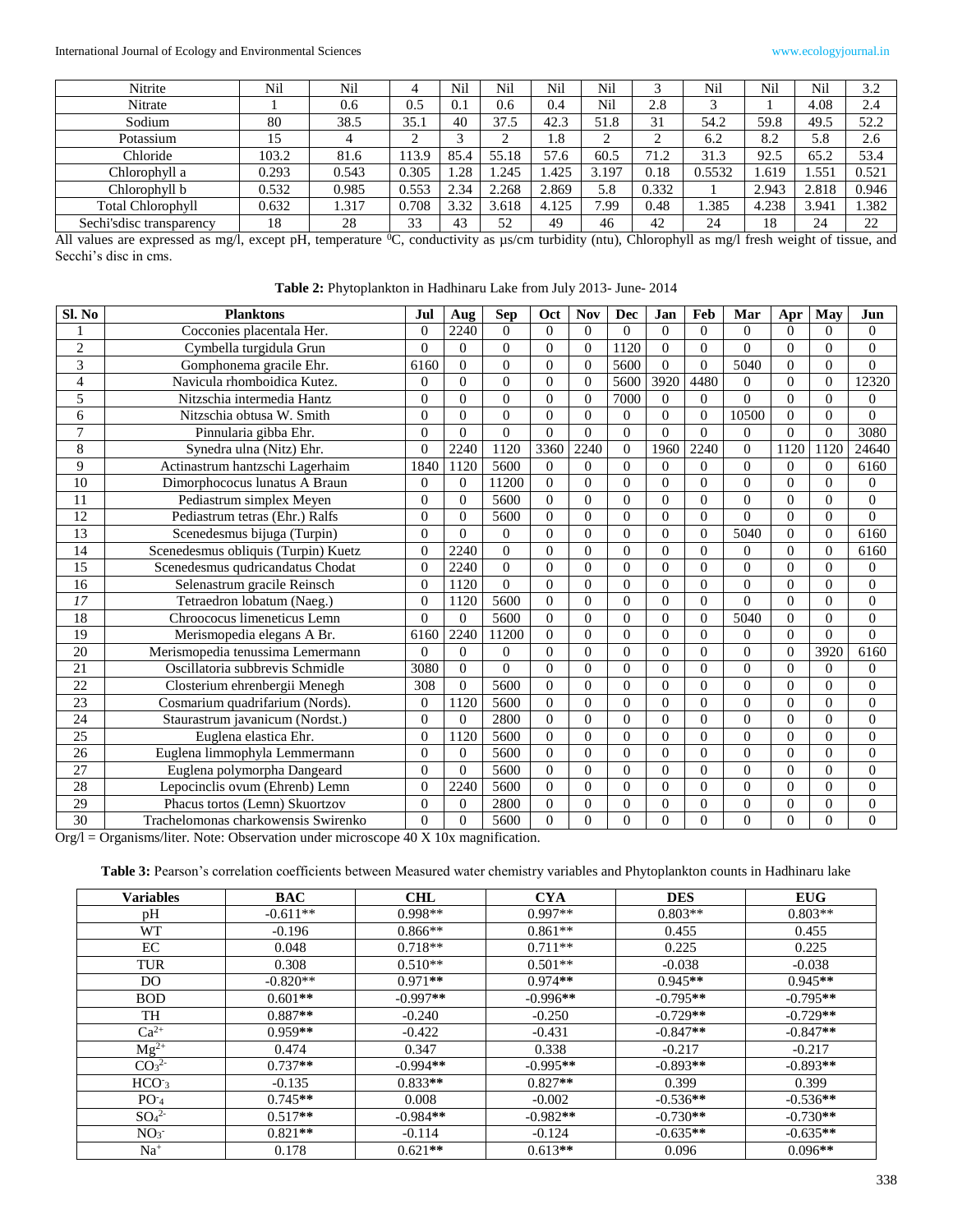| -- - | 0.309     | $010*1$<br>. .<br>.    | المعالم ال<br>- 14 ቀጣ | $\mathcal{L} \mathcal{L}$ and $\mathcal{L}$<br>いへんやく<br>v. <i>o</i> v | $- - - \sim 10$<br>ს.პპნ** |
|------|-----------|------------------------|-----------------------|-----------------------------------------------------------------------|----------------------------|
|      | $0.966**$ | 0.224<br>-2000<br>J.OJ | $920*$                | $000**$                                                               | $0.00$ **                  |

**\*\***Significance @0.05%level



CCA biplot Showing relationship between water chemistry variables and Phytoplankton counts in Hadhinaru lake

CCA biplot Showing relationship between water chemistry variables and Phytoplankton counts in Hadhinaru lake, BAC: *Bacillariophycea;* CHL: *Chlorococcales*; CYA: *Cyanophyceae*; DES: *Desmidaceae*; EUG: *Euglenaceae*; WT: Water temperature; EC: Electrical conductivity; TUR: Turbidity; DO: Dissolved Oxygen; BOD: Biological Oxygen Demand; TH: Total hardness;  $Ca^{2+}$ : Calcium; Mg<sup>2+</sup>: Magnesium; CO<sub>3</sub><sup>2</sup>: Carbonates; HCO<sub>3</sub>: Bicarbonates; PO<sub>4</sub>: Total phosphorus; SO<sub>4</sub><sup>2</sup>: Sulphate; NO<sub>3</sub>: Nitrate; K<sup>+</sup>: Potassium; Cl<sup>-</sup>: Chloride; (Phytoplankton: Organisms/litr; Water temperature <sup>O</sup>C; Turbidity: NTU; Electrical conductivity; µ moles and the remaining as mg/litr).

#### **Fig 2:** Hadhinaru lake

| <b>Parameters</b>  | Jul   | Aug   | <b>Sep</b> | Oct  | <b>Nov</b> | Dec  | Jan  | Feb  | Mar            | Apr           | May   | Jun   |
|--------------------|-------|-------|------------|------|------------|------|------|------|----------------|---------------|-------|-------|
| pH                 | 7     |       |            |      | 7          | 7    | ⇁    | 7    | 7              | $\mathcal{L}$ | 7     | 7     |
| Temperature        | 28    | 27    | 24         | 25   | 25         | 25   | 26   | 24   | 29             | 31            | 30    | 29    |
| Conductivity       | 720   | 500   | 550        | 540  | 680        | 630  | 730  | 680  | 950            | 930           | 900   | 850   |
| Turbidity          | 1.08  | 2.64  | 0.24       | 7.8  | 7.4        | 0.4  | 0.84 | 2.56 | 0.72           | Nil           | 1.8   | 2.2   |
| DO.                | 5.26  | 8.68  | 6.73       | 7.78 | 8.5        | 7.2  | 6    | 5.43 | 8              | 5.4           | 7.07  | 8.2   |
| <b>BOD</b>         | 2.5   | 4.2   | 4.5        | 3.8  | 3.1        | 2.2  | 3.8  | 2.6  | 5.2            | 2.4           | 4.2   | 4.8   |
| Total hardness     | 190   | 151.4 | 113.1      | 184  | 196        | 256  | 320  | 204  | 465.8          | 187.2         | 290   | 320   |
| Calcium            | 18.43 | 42.54 | 23.01      | 39.2 | 63.3       | 52.1 | 48   | 37.6 | 72.6           | 28.13         | 56.11 | 16.3  |
| Magnesium          | 34.9  | 10.9  | 13.53      | 24.3 | 9.2        | 25.3 | 48.6 | 26.7 | 69.17          | 28.43         | 36.45 | 68.04 |
| Carbonate          | 70.2  | 75    | 50         | 10   | Nil        | 25   | 40   | 50   | 70             | 60            | 90    | 80    |
| <b>Bicarbonate</b> | 327.6 | 250   | 280        | 190  | 200        | 230  | 270  | 210  | 280            | 230           | 280   | 240   |
| Total phosphorus   | Nil   | Nil   | Nil        | 0.7  | Nil        | 0.25 | 0.4  | 10   | 15             | Nil           | 13.2  | 6.8   |
| Sulphate           | 230   | 200   | 256        | 125  | Nil        | 120  | 200  | 435  | Nil            | 60            | 85    | 131.2 |
| Nitrite            | Nil   | Nil   | Nil        | 0.8  | 0.8        |      | 0.7  | 0.35 | 12.2           | Nil           | Nil   | 4.88  |
| Nitrate            | Nil   | 0.6   | 0.4        | 0.2  | 0.65       | 0.4  | Nil  | 3.2  | $\overline{2}$ | 1.5           | 8.52  | 3.2   |

**Table 4:** Physico-chemical characters of Arasanakere Lake from July 2013- June- 2014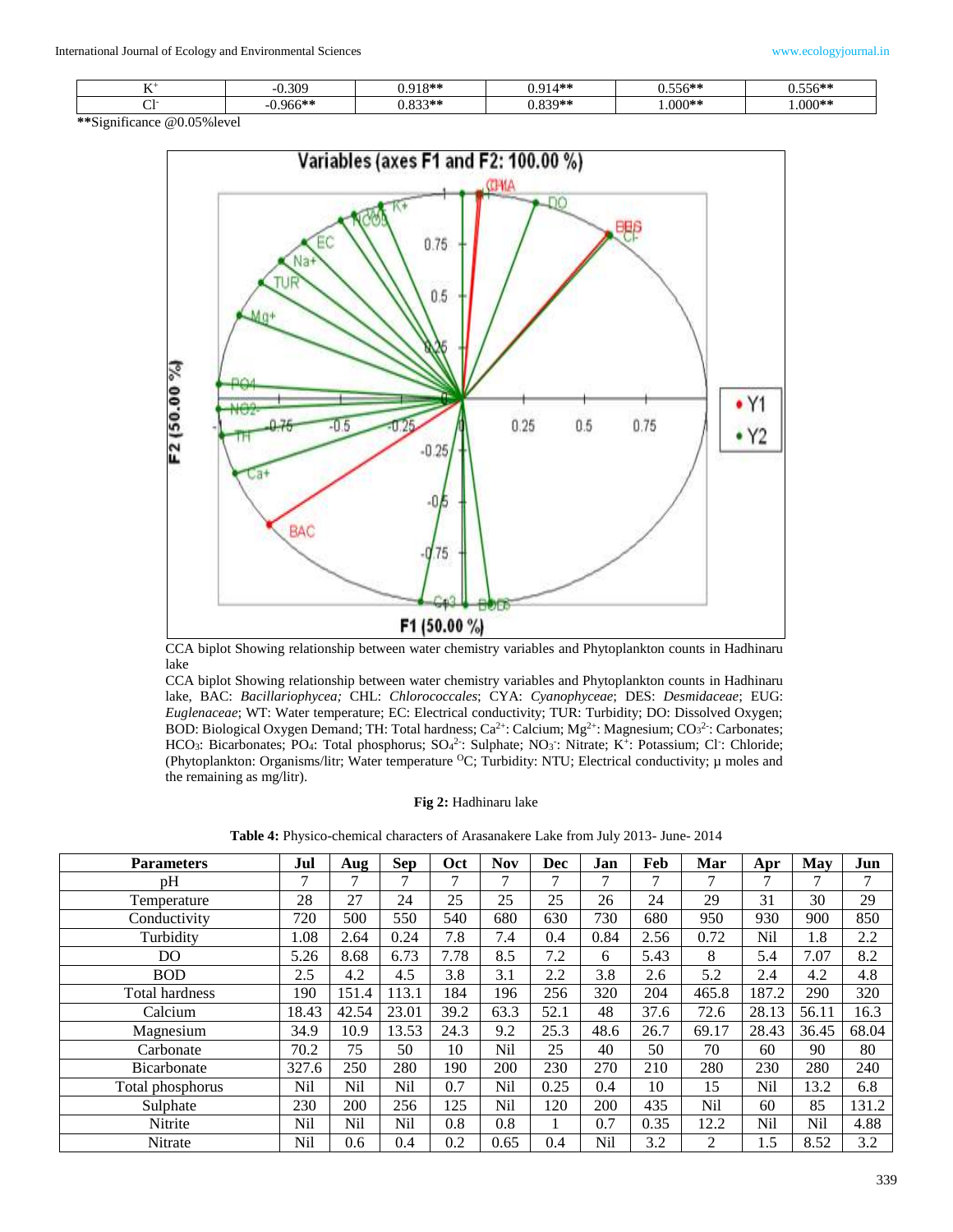International Journal of Ecology and Environmental Sciences www.ecologyjournal.in

| Sodium                    | 50    | 29.3  | 28    | 31    | 39    | 32.4  | 25.8  | 40.7  | 46.5   | 41.9  | 44.9  | 41.9  |
|---------------------------|-------|-------|-------|-------|-------|-------|-------|-------|--------|-------|-------|-------|
| Potassium                 |       | 4     | 3.8   |       | 6.5   | 6.8   |       | 10    | 13     | 12.6  | 16.2  | 16.4  |
| Chloride                  | 145.9 | 103.2 | 138.8 | 10.3  | 99.6  | 96.2  | 94.3  | 160.2 | 57.1   | 153   | 148   | 119.2 |
| Chlorophvll a             | 0.308 | 1.249 | 0.41  | 0.659 | 0.578 | 0.98  | 1.57  | .247  | 0.7559 | 0.723 | .013  | 0.329 |
| Chlorophyll b             | 0.56  | 2.267 | 0.744 | .191  | .049  | .826  | 2.856 | 2.26  | . 374  | 1.313 | .838  | 0.599 |
| <b>Total Chlorophyll</b>  | 0.799 | 3.002 | 0.998 | .669  | .372  | 2.392 | 4.306 | 3.09  | 2.058  | 712   | 2.449 | 0.883 |
| Sechi's disc transparency | 25    | 27    | 28    | 29    | 31    | 27    |       | 22    | 18     | 23    | 24    | 23    |

All values are expressed as mg/l, except pH, temperature <sup>0</sup>C, conductivity as µs/cm turbidity (ntu), Chlorophyll as mg/l fresh weight of tissue, and Secchi's disc in cms.

**Table 5:** Phytoplankton in Arasanakere Lake from July 2013- June- 2014

| Sl. No          | <b>Planktons</b>                               | Jul            | Aug            | <b>Sep</b>       | Oct              | <b>Nov</b>       | <b>Dec</b>     | Jan              | Feb            | Mar              | Apr              | May            | Jun            |
|-----------------|------------------------------------------------|----------------|----------------|------------------|------------------|------------------|----------------|------------------|----------------|------------------|------------------|----------------|----------------|
| 1               | Amphora copulata Kutz.                         | $\Omega$       | $\theta$       | $\Omega$         | 5600             | $\Omega$         | $\Omega$       | $\Omega$         | $\Omega$       | $\Omega$         | $\Omega$         | $\Omega$       | $\Omega$       |
| $\overline{c}$  | Amphora ovalis (Kutz)                          | $\mathbf{0}$   | $\theta$       | $\overline{0}$   | $\mathbf{0}$     | $\mathbf{0}$     | $\overline{0}$ | $\mathbf{0}$     | $\Omega$       | 2800             | $\boldsymbol{0}$ | $\overline{0}$ | $\theta$       |
| $\overline{3}$  | Colnochinus nippocrepis                        | $\theta$       | $\theta$       | $\theta$         | $\boldsymbol{0}$ | $\Omega$         | $\Omega$       | 4480             | $\Omega$       | $\Omega$         | $\boldsymbol{0}$ | $\Omega$       | $\theta$       |
| $\overline{4}$  | Encyonema minutum (Hilse) DG Mann              | $\Omega$       | $\Omega$       | $\Omega$         | $\mathbf{0}$     | 3920             | $\Omega$       | $\overline{0}$   | $\Omega$       | $\Omega$         | $\overline{0}$   | $\Omega$       | $\Omega$       |
| 5               | Fragilaria pinnata Her (F. Subrotunda) (bloom) | $\mathbf{0}$   | $\Omega$       | $\theta$         | $\overline{0}$   | $\Omega$         | $\Omega$       | $\theta$         | $\Omega$       | $\theta$         | $\overline{0}$   | 2800           | $\mathbf{0}$   |
| 6               | Fragilaria ulna (Kutz)                         | $\mathbf{0}$   | $\theta$       | $\theta$         | 5600             | $\mathbf{0}$     | $\theta$       | $\boldsymbol{0}$ | $\Omega$       | $\theta$         | $\overline{0}$   | $\Omega$       | $\theta$       |
| $\overline{7}$  | Gomphonema gracile Ehrenbarg.                  | $\mathbf{0}$   | 2240           | 3920             | $\mathbf{0}$     | $\theta$         | $\overline{0}$ | 4480             | $\overline{0}$ | 2800             | $\boldsymbol{0}$ | $\overline{0}$ | $\mathbf{0}$   |
| $\overline{8}$  | Gomphonema parvalum (Kutzing) Kutzing          | $\overline{0}$ | $\mathbf{0}$   | $\theta$         | $\boldsymbol{0}$ | $\mathbf{0}$     | $\overline{0}$ | $\theta$         | $\theta$       | $\mathbf{0}$     | $\boldsymbol{0}$ | 2800           | $\overline{0}$ |
| $\overline{9}$  | Gomphonema turis Ehrenbarg.                    | $\theta$       | $\Omega$       | $\theta$         | $\boldsymbol{0}$ | $\boldsymbol{0}$ | 1120           | $\boldsymbol{0}$ | $\Omega$       | $\theta$         | $\boldsymbol{0}$ | $\Omega$       | $\Omega$       |
| 10              | Navicula rhomboidica                           | $\mathbf{0}$   | $\overline{0}$ | $\overline{0}$   | 5600             | $\theta$         | $\mathbf{0}$   | 4480             | $\theta$       | $\overline{0}$   | $\boldsymbol{0}$ | $\Omega$       | 2240           |
| 11              | Navicula viridula Kutz                         | $\Omega$       | $\Omega$       | $\theta$         | $\theta$         | $\Omega$         | $\Omega$       | $\theta$         | $\Omega$       | $\Omega$         | $\boldsymbol{0}$ | 2800           | $\Omega$       |
| $\overline{12}$ | Nitzchia intermedia Hantzsch                   | $\Omega$       | $\Omega$       | $\Omega$         | $\theta$         | $\Omega$         | $\Omega$       | $\Omega$         | $\Omega$       | $\Omega$         | 2800             | $\Omega$       | $\Omega$       |
| 13              | Nitzchia obtusa W. Smith.                      | $\overline{0}$ | $\Omega$       | $\boldsymbol{0}$ | $\overline{0}$   | $\mathbf{0}$     | $\overline{0}$ | $\boldsymbol{0}$ | $\Omega$       | 2800             | $\boldsymbol{0}$ | $\overline{0}$ | $\overline{0}$ |
| 14              | Pinnularia gibba Ehr.                          | $\Omega$       | $\Omega$       | $\theta$         | $\boldsymbol{0}$ | $\Omega$         | $\Omega$       | $\mathbf{0}$     | $\Omega$       | 5600             | $\overline{0}$   | $\theta$       | $\theta$       |
| $\overline{15}$ | Rhopalodia gibba Eherenberg                    | $\overline{0}$ | $\overline{0}$ | $\overline{0}$   | 11200            | $\mathbf{0}$     | $\overline{0}$ | $\mathbf{0}$     | $\mathbf{0}$   | $\mathbf{0}$     | $\boldsymbol{0}$ | $\overline{0}$ | $\overline{0}$ |
| 16              | Sclenastrum gracile                            | $\theta$       | $\Omega$       | $\overline{0}$   | $\overline{0}$   | $\theta$         | $\overline{0}$ | $\mathbf{0}$     | $\Omega$       | $\overline{0}$   | 2800             | $\overline{0}$ | $\theta$       |
| 17              | Stauroniums phoenicenteron Eherenberg          | $\theta$       | $\theta$       | $\overline{0}$   | 5600             | $\mathbf{0}$     | $\Omega$       | $\overline{0}$   | $\Omega$       | 5600             | 2800             | $\Omega$       | $\theta$       |
| $\overline{18}$ | Synedra ulna (Nitz) Ehr.                       | $\overline{0}$ | $\Omega$       | 3920             | 5600             | 7840             | $\overline{0}$ | 4480             | 3360           | $\mathbf{0}$     | $\mathbf{0}$     | $\Omega$       | $\overline{0}$ |
| 19              | Actinastrum hantzschi Lagerhaim                | $\overline{0}$ | $\theta$       | $\Omega$         | $\theta$         | $\theta$         | $\Omega$       | $\theta$         | $\theta$       | $\theta$         | $\boldsymbol{0}$ | 2800           | $\overline{0}$ |
| $\overline{20}$ | Actinastrum sentzschi Lagern                   | $\Omega$       | $\Omega$       | $\Omega$         | $\boldsymbol{0}$ | $\Omega$         | $\Omega$       | $\Omega$         | $\Omega$       | $\theta$         | 2800             |                | $\Omega$       |
| 21              | Ankistrodermus falcutis (Corda) Ralfs          | $\Omega$       | $\Omega$       | $\Omega$         | $\mathbf{0}$     | $\Omega$         | $\Omega$       | $\theta$         | $\Omega$       | $\overline{0}$   | $\theta$         | 2800           | $\theta$       |
| $\overline{22}$ | Coelastrum cambricum Archar                    | $\theta$       | $\theta$       | $\mathbf{0}$     | $\overline{0}$   | $\mathbf{0}$     | $\theta$       | $\Omega$         | $\Omega$       | $\theta$         | 2800             |                | $\Omega$       |
| 23              | Coelosphaerium naegelianum Unger               | $\mathbf{0}$   | $\theta$       | $\overline{0}$   | $\boldsymbol{0}$ | $\Omega$         | $\overline{0}$ | $\mathbf{0}$     | $\mathbf{0}$   | $\mathbf{0}$     | $\boldsymbol{0}$ | 2800           | $\overline{0}$ |
| 24              | Scenedesmus bijugatus ver bicellularis Comb    | $\overline{0}$ | $\theta$       | $\boldsymbol{0}$ | $\overline{0}$   | $\mathbf{0}$     | $\overline{0}$ | $\boldsymbol{0}$ | $\Omega$       | $\boldsymbol{0}$ | 2800             | 2800           | $\overline{0}$ |
| $\overline{25}$ | Scenedesmus qudricandatus (Chodat)             | $\Omega$       | $\Omega$       | $\mathbf{0}$     | 5600             | $\Omega$         | $\theta$       | $\theta$         | $\theta$       | $\theta$         | 2800             |                | $\Omega$       |
| 26              | Tetradron duospinum Ackley                     | $\overline{0}$ | $\overline{0}$ | $\overline{0}$   | $\mathbf{0}$     | $\mathbf{0}$     | $\mathbf{0}$   | $\mathbf{0}$     | $\theta$       | $\mathbf{0}$     | $\overline{0}$   | 2800           | $\overline{0}$ |
| $\overline{27}$ | Tetradron trilobatum (Reinsch) Hansgirg        | $\theta$       | $\theta$       | $\theta$         | $\overline{0}$   | $\Omega$         | $\theta$       | $\mathbf{0}$     | $\Omega$       | $\theta$         | $\boldsymbol{0}$ | 5600           | $\overline{0}$ |
| 28              | Anabena constriseta (Szafar) giteler           | $\mathbf{0}$   | $\overline{0}$ | $\theta$         | $\boldsymbol{0}$ | $\overline{0}$   | $\mathbf{0}$   | $\boldsymbol{0}$ | $\overline{0}$ | $\overline{0}$   | 2800             | $\Omega$       | $\mathbf{0}$   |
| $\overline{29}$ | Aphanocapsa delicatissima West & West          | $\Omega$       | $\Omega$       | $\theta$         | $\boldsymbol{0}$ | $\mathbf{0}$     | $\Omega$       | $\mathbf{0}$     | $\Omega$       | $\Omega$         | $\overline{0}$   | 2800           | $\theta$       |
| 30              | Arthrospira jenneri (Kuetz) Stizenberger       | $\theta$       | $\Omega$       | $\theta$         | $\overline{0}$   | $\theta$         | $\theta$       | $\theta$         | $\Omega$       | $\theta$         | $\theta$         | 2800           | $\theta$       |
| 31              | Chroococus dispersus (Keissl) Lem              | $\overline{0}$ | $\theta$       | $\boldsymbol{0}$ | $\overline{0}$   | $\mathbf{0}$     | $\overline{0}$ | $\overline{0}$   | $\overline{0}$ | $\boldsymbol{0}$ | 2800             | $\overline{0}$ | $\overline{0}$ |
| 32              | Merismopedia tenussima Lemermanin              | $\Omega$       | $\Omega$       | $\theta$         | $\mathbf{0}$     | $\Omega$         | $\Omega$       | $\mathbf{0}$     | $\Omega$       | $\theta$         | $\theta$         | 2800           | $\mathbf{0}$   |
| 33              | Oscillotoria curviceps Schmidle                | $\Omega$       | $\Omega$       | $\theta$         | $\overline{0}$   | $\Omega$         | $\theta$       | $\boldsymbol{0}$ | $\Omega$       | $\theta$         | 5600             | $\Omega$       | $\theta$       |
| 34              | Phormedium ambiguum Gom                        | $\mathbf{0}$   | $\theta$       | $\theta$         | $\overline{0}$   | $\Omega$         | $\overline{0}$ | $\overline{0}$   | $\theta$       | $\overline{0}$   | 28000            | $\Omega$       | $\overline{0}$ |
| $\overline{35}$ | Spirulina nordestedti Gomont                   | $\theta$       | $\overline{0}$ | $\theta$         | $\boldsymbol{0}$ | $\Omega$         | $\theta$       | $\overline{0}$   | 2800           | $\theta$         | 0                | $\Omega$       | $\overline{0}$ |
| 36              | Euglena minuta Prescott                        | $\mathbf{0}$   | $\theta$       | $\overline{0}$   | $\boldsymbol{0}$ | $\mathbf{0}$     | $\theta$       | 4480             | $\overline{0}$ | $\theta$         | $\boldsymbol{0}$ | $\overline{0}$ | $\theta$       |
| 37              | Euglena oxyuris Scharmarda                     | 2520           | $\overline{0}$ | $\theta$         | $\overline{0}$   | $\Omega$         | $\theta$       | $\mathbf{0}$     | $\Omega$       | $\theta$         | $\boldsymbol{0}$ | $\Omega$       | $\theta$       |
| 38              | Lepocinclis ovum (Ehrenb) Lemn                 | $\overline{0}$ | $\theta$       | $\overline{0}$   | $\overline{0}$   | $\Omega$         | $\theta$       | $\boldsymbol{0}$ | $\Omega$       | 2800             | 2800             | 5600           | $\theta$       |
| $\overline{39}$ | Phacus caudata Drezepolski                     | $\overline{0}$ | $\Omega$       | $\overline{0}$   | $\boldsymbol{0}$ | $\Omega$         | $\overline{0}$ | $\mathbf{0}$     | $\overline{0}$ | $\Omega$         | $\boldsymbol{0}$ | 2800           | $\mathbf{0}$   |
| $\overline{40}$ | Phacus longicauda (Ehrenb) Dujardin            | $\theta$       | $\theta$       | $\theta$         | $\overline{0}$   | $\overline{0}$   | $\Omega$       | 4480             | 3360           | $\Omega$         | $\boldsymbol{0}$ | $\mathbf{0}$   | $\Omega$       |
| 41              | <b>Phacus orbicularis Huebner</b>              | $\Omega$       | $\Omega$       | $\Omega$         | $\mathbf{0}$     | $\Omega$         | $\Omega$       | $\overline{0}$   | 3360           | $\Omega$         | $\overline{0}$   | $\Omega$       | $\Omega$       |
| 42              | Phacus tortos (Lemn) Skuortzov                 | $\theta$       | $\overline{0}$ | $\mathbf{0}$     | $\overline{0}$   | $\Omega$         | $\Omega$       | $\boldsymbol{0}$ | 3360           | $\overline{0}$   | $\overline{0}$   | $\Omega$       | 2240           |

Org/l = Organisms/liter. Note: Observation under microscope 40 X 10x magnification.

Table 6: Pearson's correlation coefficients between Measured water chemistry variables and Phytoplankton counts in Arasanakere lake

| Variables | BAC      | <b>CHL</b> | <b>CYA</b> | DES   | <b>EUG</b> |
|-----------|----------|------------|------------|-------|------------|
| pН        | $-0.464$ | $-0.857**$ | $-0.731**$ | 0.000 | 0.342      |
| WТ        | $-0.032$ | $.000**$   | $0.972**$  | 0.000 | 0.165      |
| EС        | 0.089    | $-1.000**$ | $-0.984**$ | 0.000 | $-0.221$   |
| TUR       | 0.280    | $-0.975**$ | $-1.000**$ | 0.000 | $-0.405$   |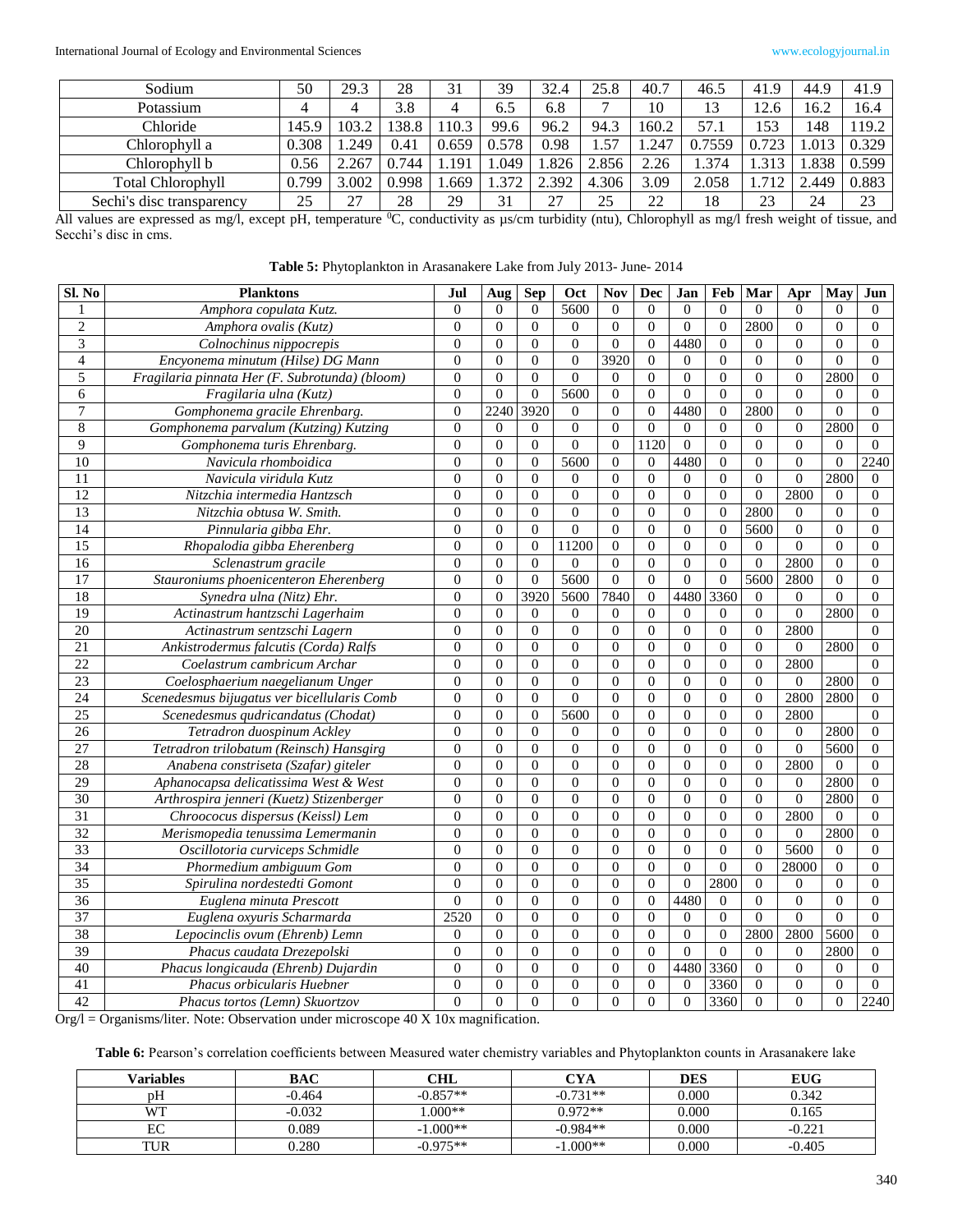| DO.                          | $0.543**$  | $0.806**$  | $0.666**$  | 0.000 | $-0.426$   |
|------------------------------|------------|------------|------------|-------|------------|
| <b>BOD</b>                   | 0.489      | $0.842**$  | $0.712**$  | 0.000 | $-0.369$   |
| TH                           | $-0.717**$ | $0.739**$  | $0.862**$  | 0.000 | $0.803**$  |
| $Ca^{2+}$                    | $-0.998**$ | $-0.010$   | $0.197**$  | 0.000 | $0.979**$  |
| $Mg^{2+}$                    | $-0.430$   | $0.927**$  | $0.984**$  | 0.000 | $0.547**$  |
| CO <sub>3</sub> <sup>2</sup> | 0.274      | $0.944**$  | $0.855**$  | 0.000 | $-0.144$   |
| HCO <sub>3</sub>             | $0.798**$  | $0.554**$  | 0.370      | 0.000 | $-0.711$   |
| PO <sub>1</sub>              | $-0.495$   | $0.897**$  | $0.969**$  | 0.000 | $0.606**$  |
| SO <sub>4</sub> <sup>2</sup> | 0.321      | $-0.965**$ | $-0.998**$ | 0.000 | $-0.444$   |
| NO <sub>3</sub>              | $-0.436$   | $0.924**$  | $0.983**$  | 0.000 | $0.552**$  |
| $Na+$                        | $-0.220$   | $0.987**$  | $0.999**$  | 0.000 | 0.348      |
| $K^+$                        | $-0.547**$ | $0.868**$  | $0.952**$  | 0.000 | $0.653**$  |
| $Cl^-$                       | $0.956**$  | 0.236      | 0.031      | 0.000 | $-0.908**$ |

**\*\***Significance @0.05%level



CCA biplot Showing relationship between water chemistry variables and Phytoplankton counts in Arasanakere lake CCA biplot Showing relationship between water chemistry variables and Phytoplankton counts in Arasanakere lake, BAC: *Bacillariophycea;* CHL: *Chlorococcales*; CYA: *Cyanophyceae*; DES: *Desmidaceae*; EUG: *Euglenaceae*; WT: Water temperature; EC: Electrical conductivity; TUR: Turbidity; DO: Dissolved Oxygen; BOD: Biological Oxygen Demand; TH: Total hardness;  $Ca^{2+}$ : Calcium;  $Mg^{2+}$ : Magnesium;  $CO_3^2$ : Carbonates; HCO<sub>3</sub>: Bicarbonates; PO<sub>4</sub>: Total phosphorus; SO<sub>4</sub><sup>2</sup>: Sulphate; NO<sub>3</sub>: Nitrate; K<sup>+</sup>: Potassium; Cl<sup>-</sup>: Chloride; (Phytoplankton: Organisms/litr; Water temperature <sup>O</sup>C; Turbidity: NTU; Electrical conductivity;  $\mu$  moles and the remaining as mg/litr).

**Fig 3:** Arasanakere lake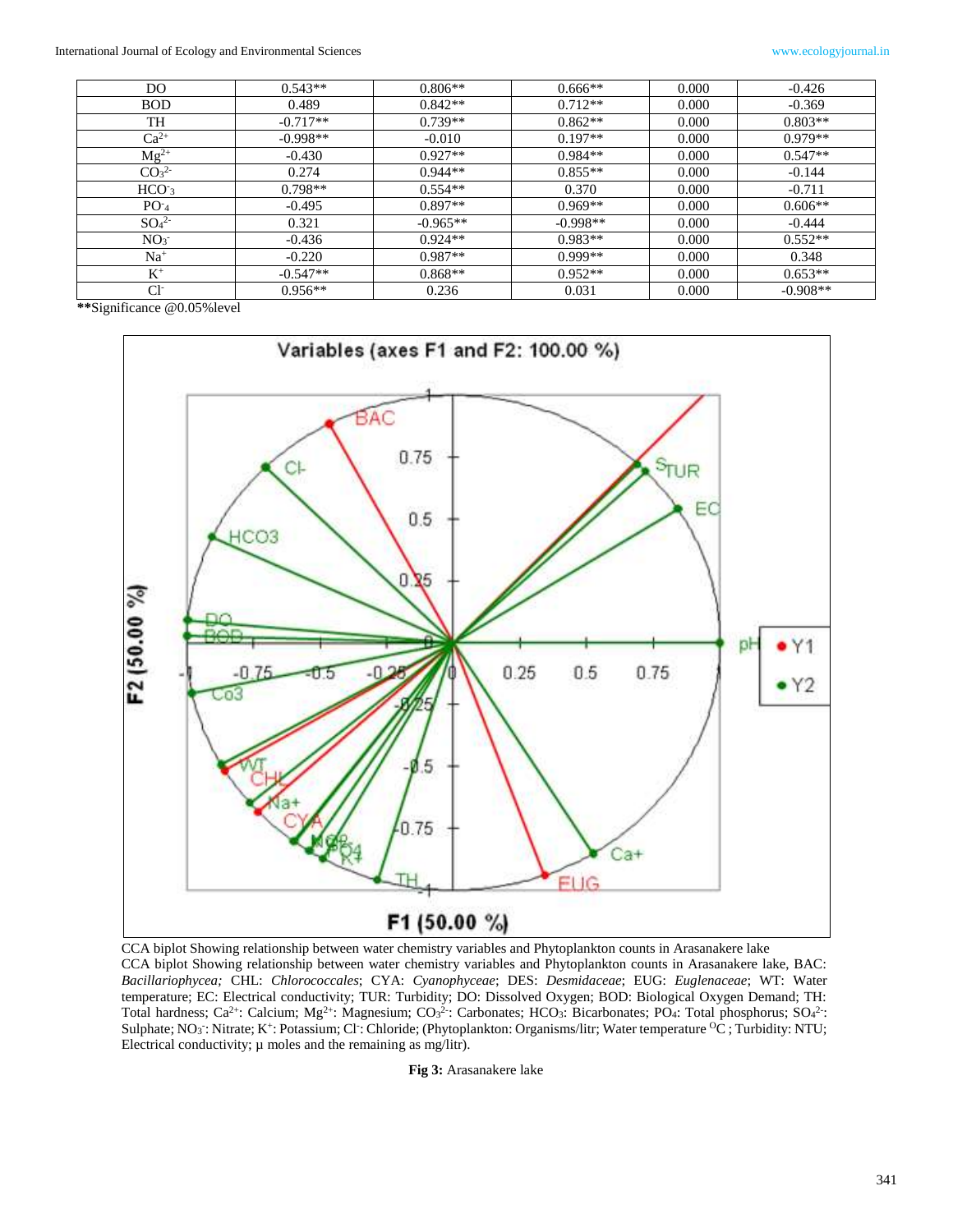

**Fig 3:** Hadhinaru Lake



**Fig 4:** Arasanakere lake

| <b>Table 7:</b> Interrelation between phytoplankton population and water |
|--------------------------------------------------------------------------|
| chemistry variables (%) Hadhinaru lake                                   |

|       | hyceae | $\boxed{\textbf{Bacillariop}}\textbf{[Chloroccales]}Cyanophyceae\textbf{[Desmids]}^{\star}$ |    | Euglenop<br>hyceae |
|-------|--------|---------------------------------------------------------------------------------------------|----|--------------------|
| $+ve$ |        |                                                                                             | 23 | 29                 |
| -ve   |        |                                                                                             | 35 |                    |
| Nil   |        | 70                                                                                          |    |                    |

|  | Table 8: Arasanakere lake |  |
|--|---------------------------|--|
|--|---------------------------|--|

| $+ve$ | 1 Ω<br>⊥∪ | OJ | $\sim$ $\sim$<br>◡ |
|-------|-----------|----|--------------------|
| -ve   | ıο<br>⊥∪  |    |                    |
| Nil   | ī۷        |    | 50<br>◡            |

#### **4. Conclusion**

The most dominant species in Hadhinaru lake and Arsanakere lake were those of Bacillariophyceae fallowed by Cyanophyceae; Desmids were poorly represented with no appearance in Arsanakere lake +ve correlation with water chemistry variables were high 91% indicating a direct correlation, while –ve correlation were very low. Cyanophyceae have highest

correlation. Parameters with no correlations were recorded high in Hadhinaru lake and were low in Arasanakere lake.

Mutivariate analysis provides a handy proof in understanding the interrelation between phytoplankton and water chemistry variables. It gives an understanding absent. The total monthly load of nutrients and the abundance of microorganisms in a particular water body.

### **5. References**

- 1. APHA. Standard methods for the Examination of water and waste water, 19<sup>th</sup> Edn, 1995.
- 2. Desikachary TV59. Cyanophyceae ICAR, New Delhi
- 3. Hosmani SP, Bharathi SG. Algae used as indicators of organic pollution. Phykos. 1980; 19(1): 23-26.
- 4. Hosmani SP. Algal biodiversity in Fresh waters and related Physico-chemical factors.Nature Env. Poll. Tech. 1960; 5(1):37-40.
- 5. Noor Alam M. Study on variation in the physico-chemical parameters of pond atHatwa (Bihar) J. of Env. Poll. 2001; 8(2):179-181.